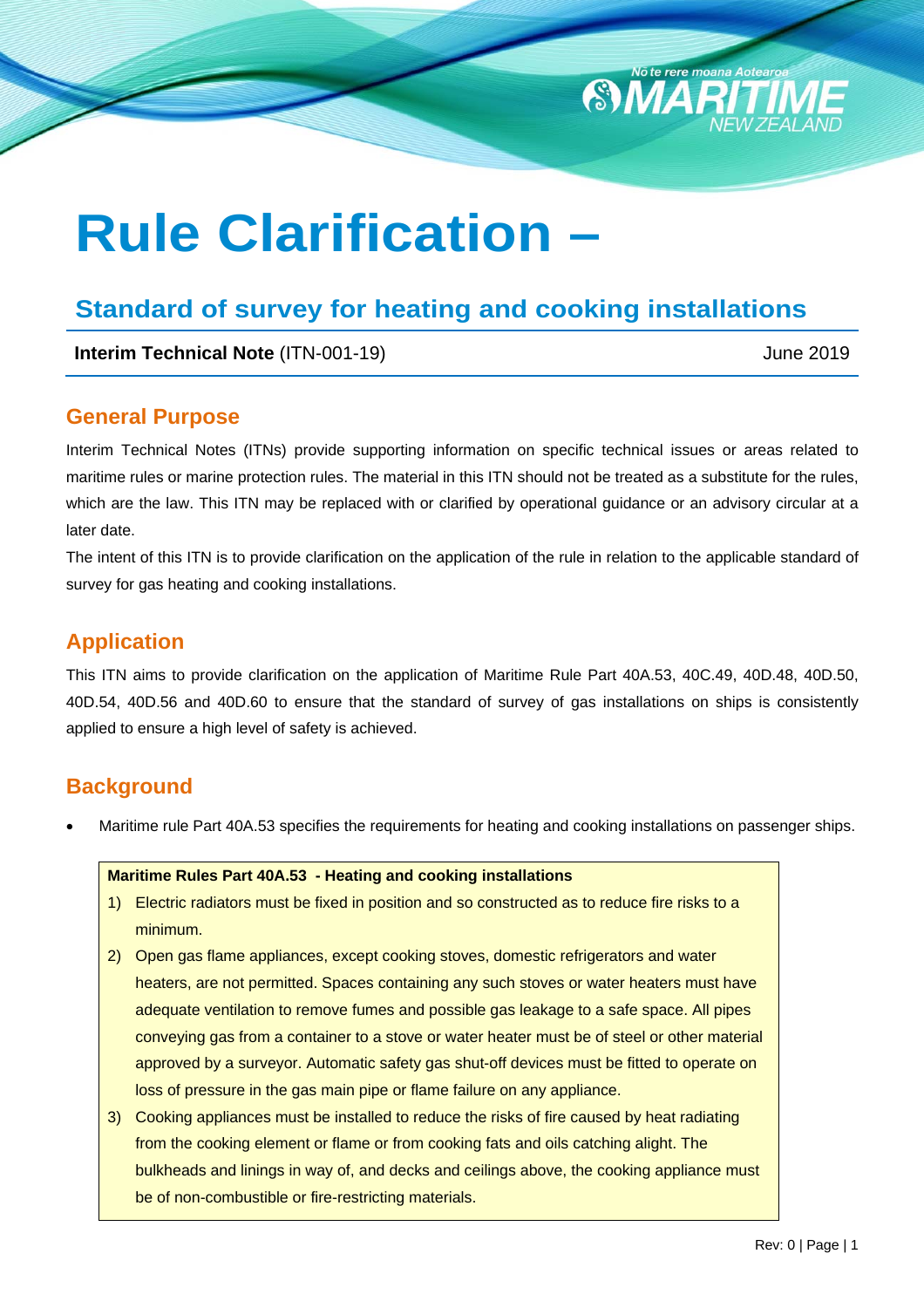- 4) Cylinders for compressed, liquefied or dissolved gases must
	- a) be clearly marked by means of identifying colours in accordance with NZS 5807:1980 **Code of Practice for Industrial Identification by Colour, Wording or Other Coding; and**
	- b) have a clearly legible identification of the name and chemical formula of their contents; and
	- c) be properly secured.
- 5) Cylinders containing flammable or other dangerous gases and expended cylinders must be
	- a) stored and properly secured on open decks and all valves, pressure regulators and pipes leading from such cylinders must be protected against damage; and
	- b) protected against excessive variations in temperature, direct rays of the sun, and accumulation of snow. A surveyor may permit cylinders to be stored in a compartment or compartments that comply with the requirements of rules 40D.56(3) to 40D.56(5) inclusive.
- Maritime rule Part 40C.49 specifies the requirements for heating and cooking installations on non-passenger vessels.

#### **Maritime Rules Part 40C.49 Heating and cooking installations**

The following requirements apply to all ships:

- a) electric radiators must be fixed in position and so constructed as to reduce fire risks to a minimum:
- b) open flame appliances, except cooking stoves, domestic refrigerators and water heaters, are not permitted. Spaces containing any such stoves or water heaters must have adequate ventilation to remove fumes and possible gas leakage to a safe space. All pipes conveying gas from a container to a stove or water heater must be of steel or other material approved by a surveyor. Automatic safety gas shut-off devices must be fitted to operate on loss of pressure in the gas main pipe or flame failure on any appliance:
- c) cooking appliances must be installed to reduce the risks of fire caused by heat radiating from the cooking element or flame or from cooking fats and oils catching alight. The bulkheads and linings in way of, and decks and ceilings above, the cooking appliance must be of non-combustible or fire-restricting materials:
- d) cylinders for compressed, liquefied or dissolved gases must
	- i. be clearly marked by means of identifying colours; $^{23}$  and
	- ii. have a clearly legible identification of the name and chemical formula of their contents; and
	- iii. be properly secured:
- e) cylinders containing flammable or other dangerous gases and expended cylinders must  $ha$ 
	- i. stored and properly secured on open decks and all valves, pressure regulators and pipes leading from such cylinders must be protected against damage; and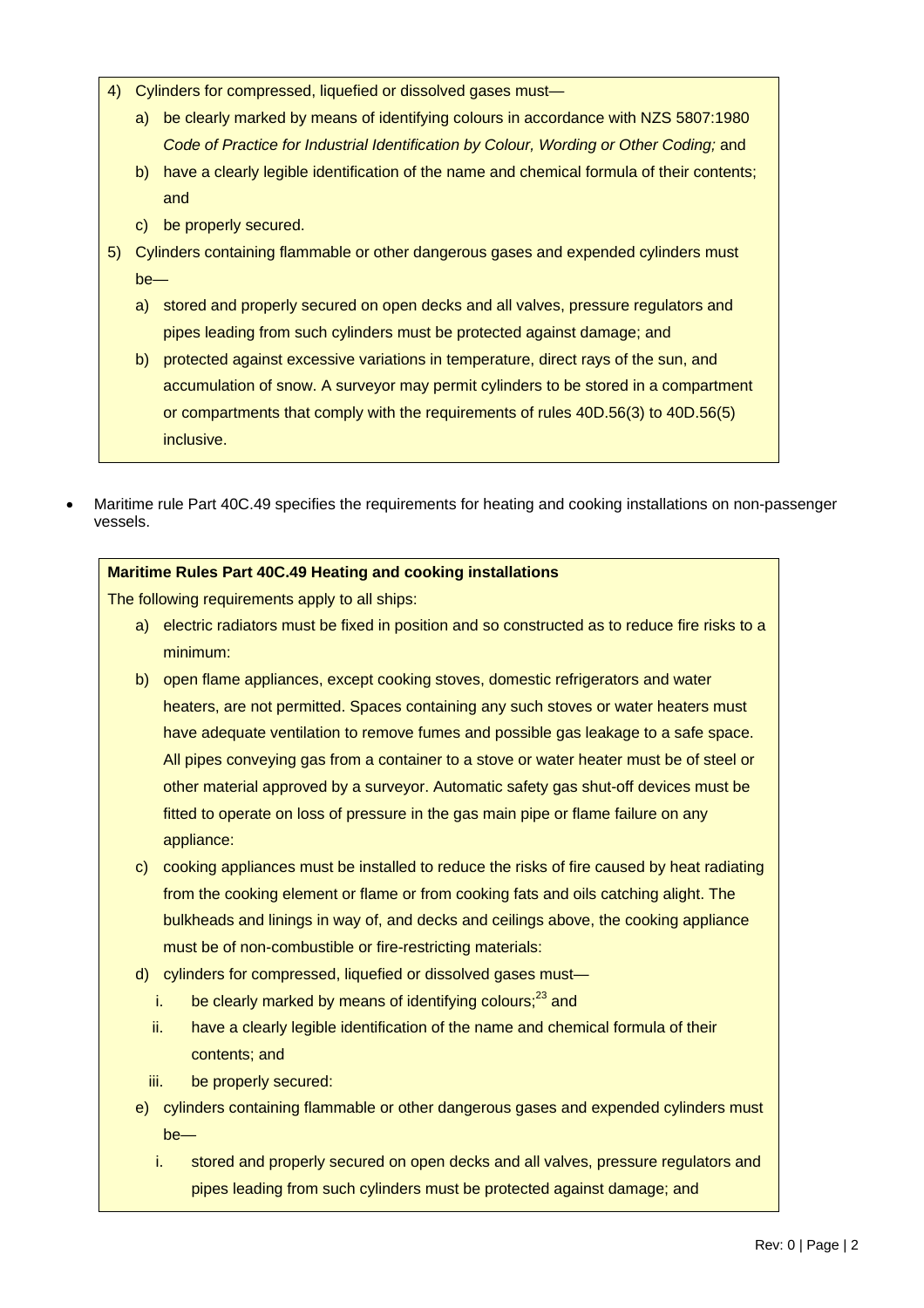- ii. protected against excessive variations in temperature, direct rays of the sun and accumulation of snow. A surveyor may permit cylinders to be stored in a compartment or compartments that comply with rules 40D.56(3) to 40D.56(5) inclusive.
- Maritime rule Part 40D.48 specifies the requirements for heating installations on fishing vessels.

#### **Maritime Rules Part 40D.48 Heating installations**

- 1) Electric radiators must be fixed in position and so constructed as to minimise fire risks<sup>18</sup>.
- 2) Heating by means of open fires is not permitted. Heating stoves and other similar devices must be firmly secured and adequate protection and insulation against fire must be provided beneath and around such appliances and in way of the uptakes. Uptakes of stoves that burn solid fuel must be arranged and designed so as to minimise the possibility of becoming blocked by combustion products and must have a ready means for cleaning. Dampers for limiting draughts in uptakes are, when in the closed position, still to leave an adequate area open. Spaces in which stoves are installed must be provided with ventilators of sufficient area to provide adequate combustion air for the stove. Such ventilators must have no means of closure and the position of any opening in such ventilators must be at the height above the deck given in Table 4 in rule 40D.17(2).
- 3) Open gas flame appliances, except cooking stoves, domestic refrigerators and water heaters, are not permitted. Spaces containing any such stoves, refrigerators or water heaters must have adequate ventilation to remove fumes and possible gas leakage to a safe space. All pipes conveying gas from container to stove, refrigerator or water heater must be of steel or other material approved by the surveyor. Automatic safety gas shut-off devices must be fitted to operate on loss of pressure in the gas main pipe or flame failure on any appliance.
- 4) Where gaseous fuel is used for domestic purposes, the arrangements, storage, distribution and use of the fuel must be
	- a. acceptable to the surveyor; and
	- b. in accordance with rule 40D.50.
- Maritime rule Part 40D.50 specifies the requirements for Storage of gas cylinders and dangerous materials on fishing vessels.

#### **Maritime Rules Part 40D.50 Storage of gas cylinders and dangerous materials**

- 1) Cylinders for compressed, liquefied or dissolved gases must
	- a) be clearly marked by means of identifying colours in accordance with NZS 5807:1980 *Code of Practice for Industrial Identification by Colour, Wording or other Coding;* and
	- b) have a clearly legible identification of the name and chemical formula of their contents; and
	- c) be properly secured.
- 2) Cylinders containing flammable or other dangerous gases and expended cylinders must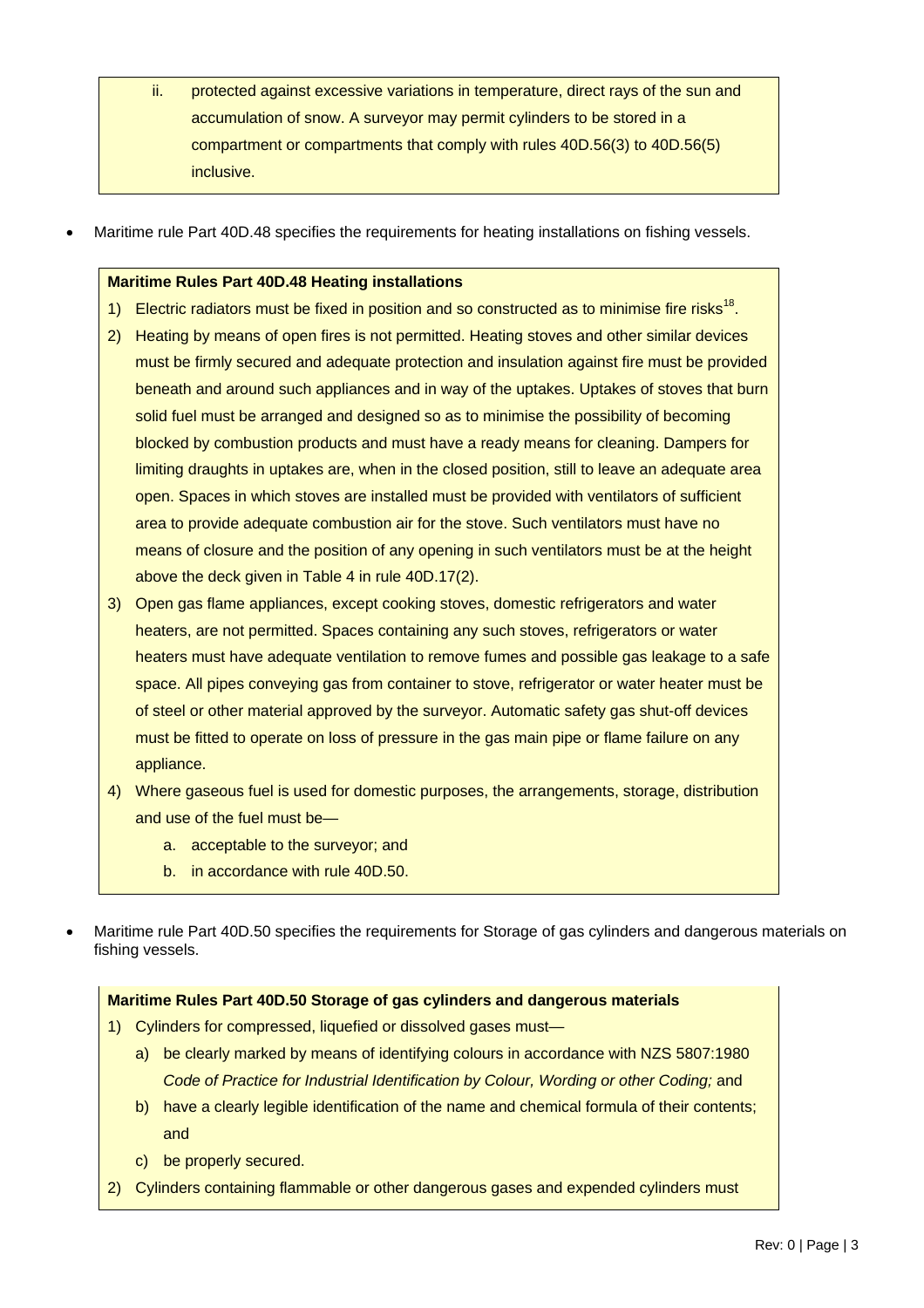#### be-

- a) stored and properly secured on open decks, and all valves, pressure regulators, and pipes leading from such cylinders must be protected against damage; and
- b) protected against excessive variations in temperature, direct rays of the sun, and accumulation of snow. However, the surveyor may permit such cylinders to be stored in compartments that comply with the requirements of rule 40D.50(3) to (5).
- 3) Spaces containing highly flammable liquids and where permitted, liquefied gas, must have direct access from open decks only. Pressure-adjusting devices and relief valves must exhaust within the compartment. Where boundary bulkheads of such compartments adjoin other enclosed spaces they must be gastight.
- 4) Except as necessary for service within the space, electrical wiring and fittings are not permitted within compartments used for the storage of highly flammable liquids or liquefied gases. Where such electrical fittings are installed, they must be acceptable to the surveyor for use in a flammable atmosphere. Sources of heat must be kept clear of such spaces and "No Smoking" and "No naked light" notices must be displayed in a prominent position.
- 5) Separate storage must be provided for each type of compressed gas. Compartments used for the storage of such gases must not be used for storage of other combustible products nor for tools or objects not part of the gas distribution system. The surveyor may relax these requirements after taking into consideration the characteristics, volume and intended use of such compressed gases.
- Maritime rule Part 40D.54 specifies the requirements for heating installations on fishing vessels, which are Post-27 May 2004 ships of 45 metres or more in length but less than 60 metres and post-27 May 2004 ships of 24 metres or more in length but less than 45 metres that proceed beyond the coastal limit.

#### **Maritime Rules Part 40D.54 Heating installations**

- 1) Electric radiators must be fixed in position and so constructed as to minimise fire risks <sup>19</sup>
- 2) Heating by means of open fires is not permitted. Heating stoves and other similar devices must be firmly secured and adequate protection and insulation against fire must be provided beneath and around such appliances and in way of the uptakes. Uptakes of stoves that burn solid fuel must be arranged and designed so as to minimise the possibility of becoming blocked by combustion products and must have a ready means for cleaning. Dampers for limiting draughts in uptakes are, when in the closed position, still to leave an adequate area open. Spaces in which stoves are installed must be provided with ventilators of sufficient area to provide adequate combustion air for the stove. Such ventilators must have no means of closure and their position must be such that closing appliances in accordance with rule 40D.17 are not required.
- 3) Open gas flame appliances, except cooking stoves, domestic refrigerators and water heaters, are not permitted. Spaces containing any such stoves, refrigerators or water heaters must have adequate ventilation to remove fumes and possible gas leakage to a safe space. All pipes conveying gas from container to stove, refrigerator or water heater must be of steel or other material approved by the surveyor. Automatic safety gas shut-off devices must be fitted to operate on loss of pressure in the gas main pipe or flame failure on any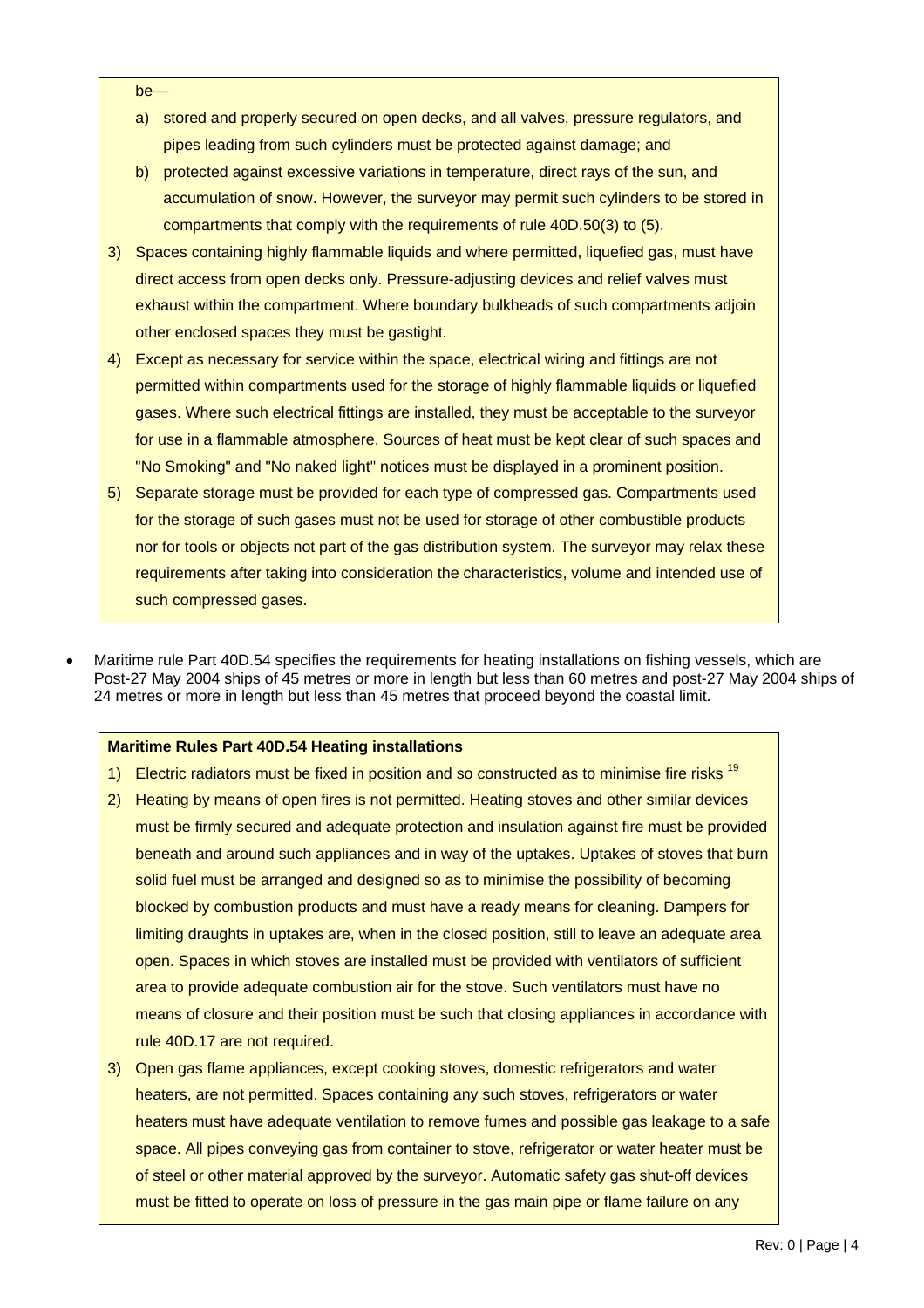Maritime rule Part 40D.56 specifies the requirements for storage of gas cylinders and dangerous materials on fishing vessels, which are Post-27 May 2004 ships of 45 metres or more in length but less than 60 metres and post-27 May 2004 ships of 24 metres or more in length but less than 45 metres that proceed beyond the coastal limit.

#### **Maritime Rules Part 40D.56 Storage of gas cylinders and dangerous materials**

- 1) Cylinders for compressed, liquefied or dissolved gases must
	- a) be clearly marked by means of identifying colours in accordance with NZS 5807:1980 *Code of Practice for Industrial Identification by Colour, Wording or other Coding;* and
	- b) have a clearly legible identification of the name and chemical formula of their contents; and
	- c) be properly secured.
- 2) Cylinders containing flammable or other dangerous gases and expended cylinders must  $ha$ 
	- a) stored and properly secured on open decks, and all valves, pressure regulators and pipes leading from such cylinders must be protected against damage; and
	- b) protected against excessive variations in temperature, direct rays of the sun, and accumulation of snow. However, the surveyor may permit such cylinders to be stored in compartments that comply with the requirements of rules 40D.56(3) to 40D.56(5) inclusive.
- 3) Spaces containing highly flammable liquids, and where permitted, liquefied gas, must have direct access from open decks only. Pressure-adjusting devices and relief valves must exhaust within the compartment. Where boundary bulkheads of such compartments adjoin other enclosed spaces, they must be gastight.
- 4) Except as necessary for service within the space, electrical wiring and fittings are not permitted within compartments used for the storage of highly flammable liquids or liquefied gases. Where such electrical fittings are installed, they must be to the satisfaction of the surveyor for use in a flammable atmosphere. Sources of heat must be kept clear of such spaces and "No Smoking" and "No naked light" notices must be displayed in a prominent position.
- 5) Separate storage must be provided for each type of compressed gas. Compartments used for the storage of such gases must not be used for storage of other combustible products nor for tools or objects not part of the gas distribution system. The surveyor may relax these requirements after taking into consideration the characteristics, volume and intended use of such compressed gases.
- Maritime rule Part 40D.60 specifies the requirements for heating and cooking installations on fishing vessels, which are post-27 May 2004 ships of less than 24 metres in length and post-27 May 2004 ships of 24 metres or more in length but less than 45 metres that do not proceed beyond the coastal limit.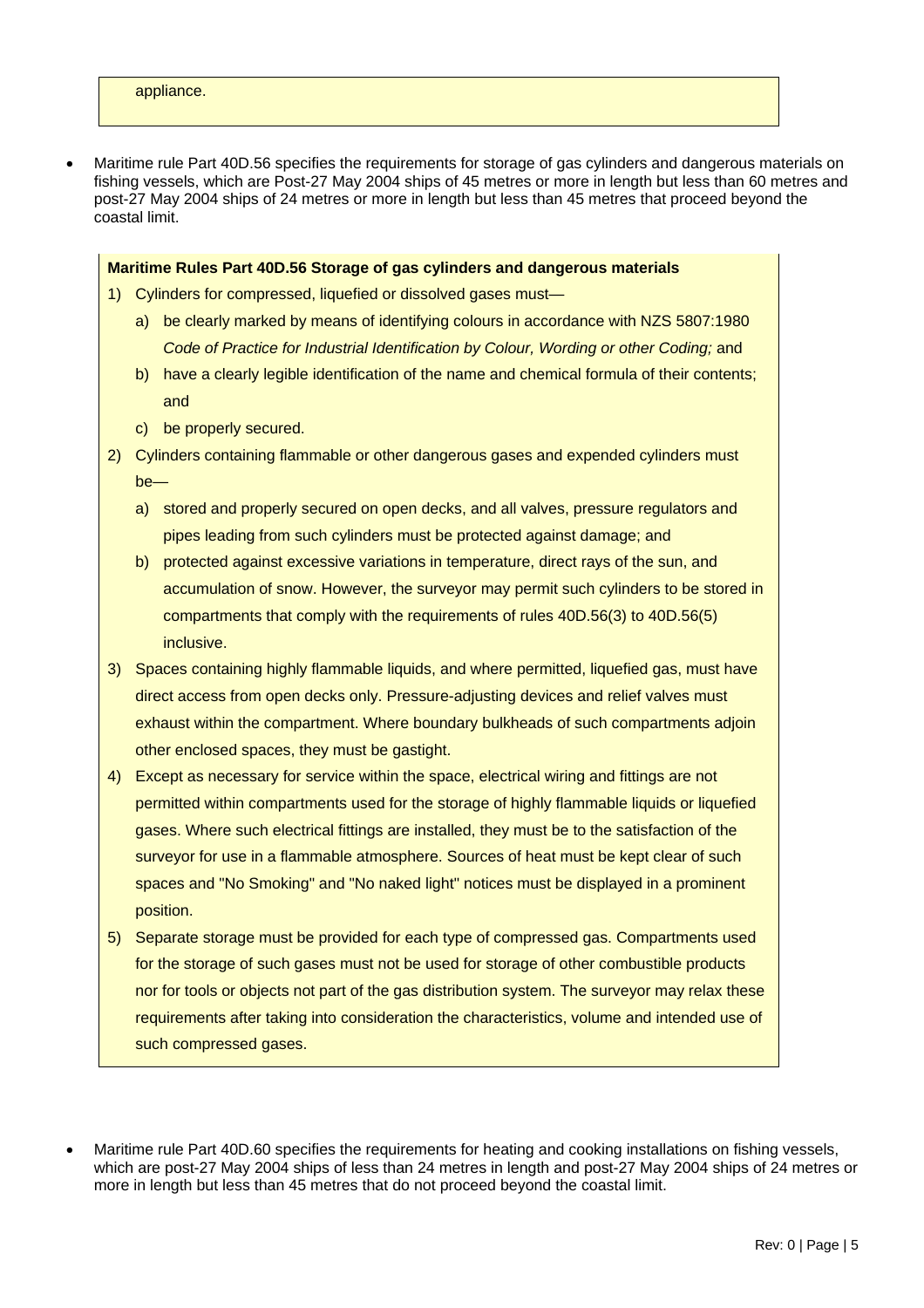#### **Maritime Rules Part 40D.60 Heating and cooking installations**

- 1) Electric radiators must be fixed in position and so constructed as to reduce fire risks to a minimum.20
- 2) Heating by means of open fires is not permitted. Heating stoves and other similar devices must be firmly secured and adequate protection and insulation against fire must be provided beneath and around such appliances and in way of the uptakes. Uptakes of stoves that burn solid fuel must be arranged and designed so as to minimise the possibility of becoming blocked by combustion products and must have a ready means for cleaning. Dampers for limiting draughts in uptakes are, when in the closed position, still to leave an adequate area open. Spaces in which stoves are installed must be provided with ventilators of sufficient area to provide adequate combustion air for the stove. Such ventilators must have no means of closure and be exempt from having a closing device in accordance with rule 40D.17(2).
- 3) Open gas flame appliances, except cooking stoves, domestic refrigerators and water heaters, are not permitted. Spaces containing any such stoves, refrigerators or water heaters, must have adequate ventilation to remove fumes and possible gas leakage to a safe space. All pipes conveying gas from container to stove, refrigerator or water heater must be of steel or other material approved by the surveyor. Automatic safety gas shut-off devices must be fitted to operate on loss of pressure in the gas main pipe or flame failure on any appliance.
- 4) Cylinders for compressed, liquefied or dissolved gases must
	- a) be clearly marked by means of identifying colours in accordance with NZS 5807:1980 *Code of Practice for Industrial Identification by Colour, Wording or other Coding;* and
	- b) have a clearly legible identification of the name and chemical formula of their contents; and
	- c) be properly secured.
- 5) Cylinders containing flammable or other dangerous gases and expended cylinders must be
	- a) stored and properly secured on open decks, and all valves, pressure regulators and pipes leading from such cylinders must be protected against damage; and
	- b) protected against excessive variations in temperature, direct rays of the sun, and accumulation of snow. The surveyor may permit such cylinders to be stored in compartments that comply with the requirements of rules 40D.50(3) to 40D.50(5) inclusive.
- 6) All cooking stoves must be well secured and installed clear from all woodwork and other combustible materials and all such adjacent woodwork must be protected by heat resistant material, so arranged as to provide an air space between the material and the woodwork it protects. Such insulating material must be impervious to fat or faced with a material impervious to fat.
- 7) Petrol, white spirit, or liquids having a flash point below 23°C must not be used for cooking.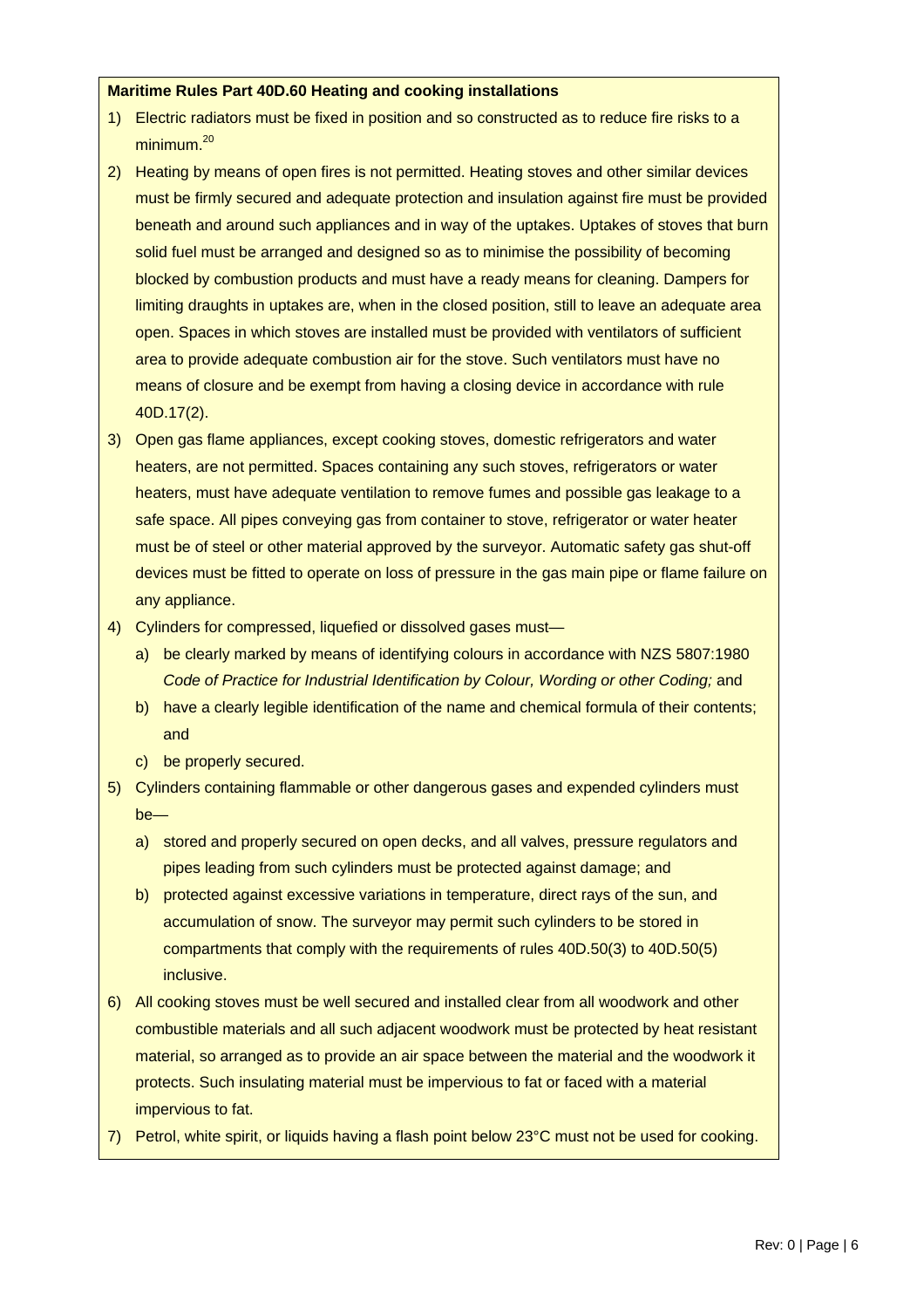## **Clarification**

- Heating and cooking installations on board ships can pose a grave danger if these are not installed, ventilated, maintained and surveyed in accordance to industry best practices and standards.
- The Gas Act 1992 does not apply to ships however HSWA legislation does apply to such installations.
- Installation of cooking devices must be such as to minimise the risk of fire and explosion. It is also highly recommended that all new gas fittings, heating and cooking installations comply with and be installed in accordance with the latest standards that are in force at the time of installation by a licensed gas fitter and installer.
- Maritime New Zealand highly recommends that a licensed gas fitter and installer undertake a safety verification of existing gas fittings, heating and cooking installations to ensure that these are safe and meet the minimum standards and safety objectives as set out within the maritime rules and / or industry standards.
- The current reference to standard *NZS 5428 'Installation and Use of LPG for Non-Propulsion Purposes in Caravans and Boats'* within the Maritime rule has now been superseded by
	- o AS/NZS 5601.1:2013 *Gas installations Part 1: General installations*
	- o AS/NZS 5601.2:2013 *Gas installations LP Gas installations in caravans and boats for non-propulsive purposes*
- For **existing installations**, safety verifications were required to be undertaken and these were referenced in NZS 5255(Int):2014 *Safety verification of existing gas installations*

## **Conclusion**

- Maritime New Zealand highly recommends that a licensed gas fitter and installer undertake a safety verification of existing gas fittings, heating and cooking installations to ensure that these are safe and meet the minimum standards and safety objectives as set out within the maritime rules and / or industry standards.
- It is also highly recommended that all new gas fittings, heating and cooking installations comply with and be installed in accordance with the latest standards that are in force at the time of installation by a licensed gas fitter and installer.
- The maritime recognised surveyor should at the time of conducting their surveys endeavour to sight copies of valid gas certificate issued by a licenced installer. Any safety related deficiencies identified should be rectified to the satisfaction of the surveyor.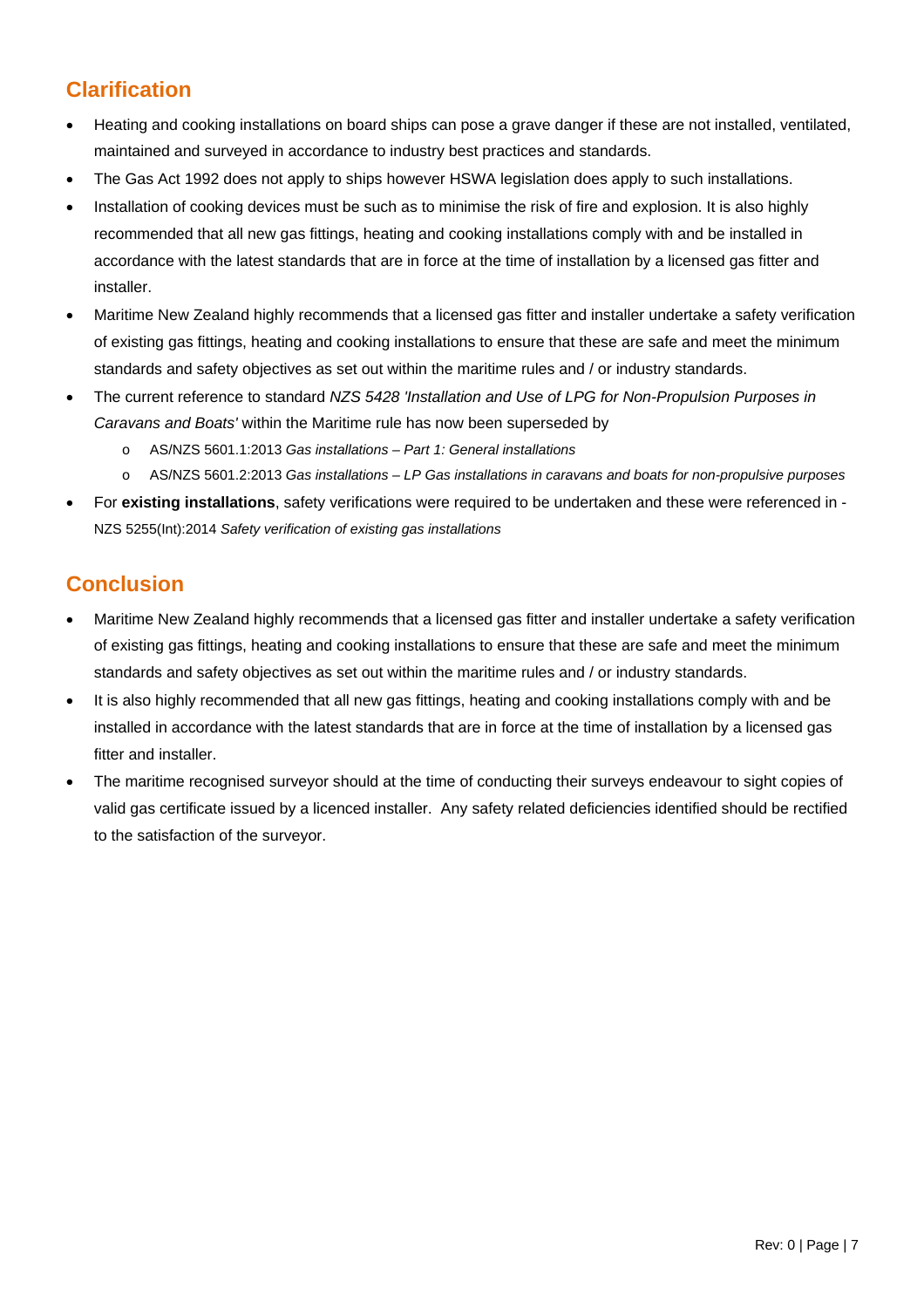## **Reference Material(s)**

| No.            | <b>Title</b>                                                                                                            | <b>Author / Publisher</b>    | Year |
|----------------|-------------------------------------------------------------------------------------------------------------------------|------------------------------|------|
| 1              | Maritime Rules Part 40A: Design, Construction and<br>Equipment - Passenger Ships which are not SOLAS<br><b>Ships</b>    | Maritime New Zealand         | 2016 |
| 2              | Maritime Rules Part 40C: Design, Construction and<br>Equipment - Non-passenger Ships that are not<br><b>SOLAS Ships</b> | Maritime New Zealand         | 2018 |
| 3              | Maritime Rules Part 40D: Design, Construction and<br>Equipment – Fishing ships                                          | <b>Maritime New Zealand</b>  | 2019 |
| $\overline{4}$ | https://shop.standards.govt.nz/catalog/ce92c7c0-<br>81e4-3024-8a14-6b94939a566c/view                                    | Standards New Zealand        | 2013 |
| 5              | Safety verification of existing gas installations -<br>NZS 5255:2014                                                    | <b>Standards New Zealand</b> | 2014 |
| 6              | <b>Gas Act 1992</b>                                                                                                     | New Zealand Legislation      | 2017 |